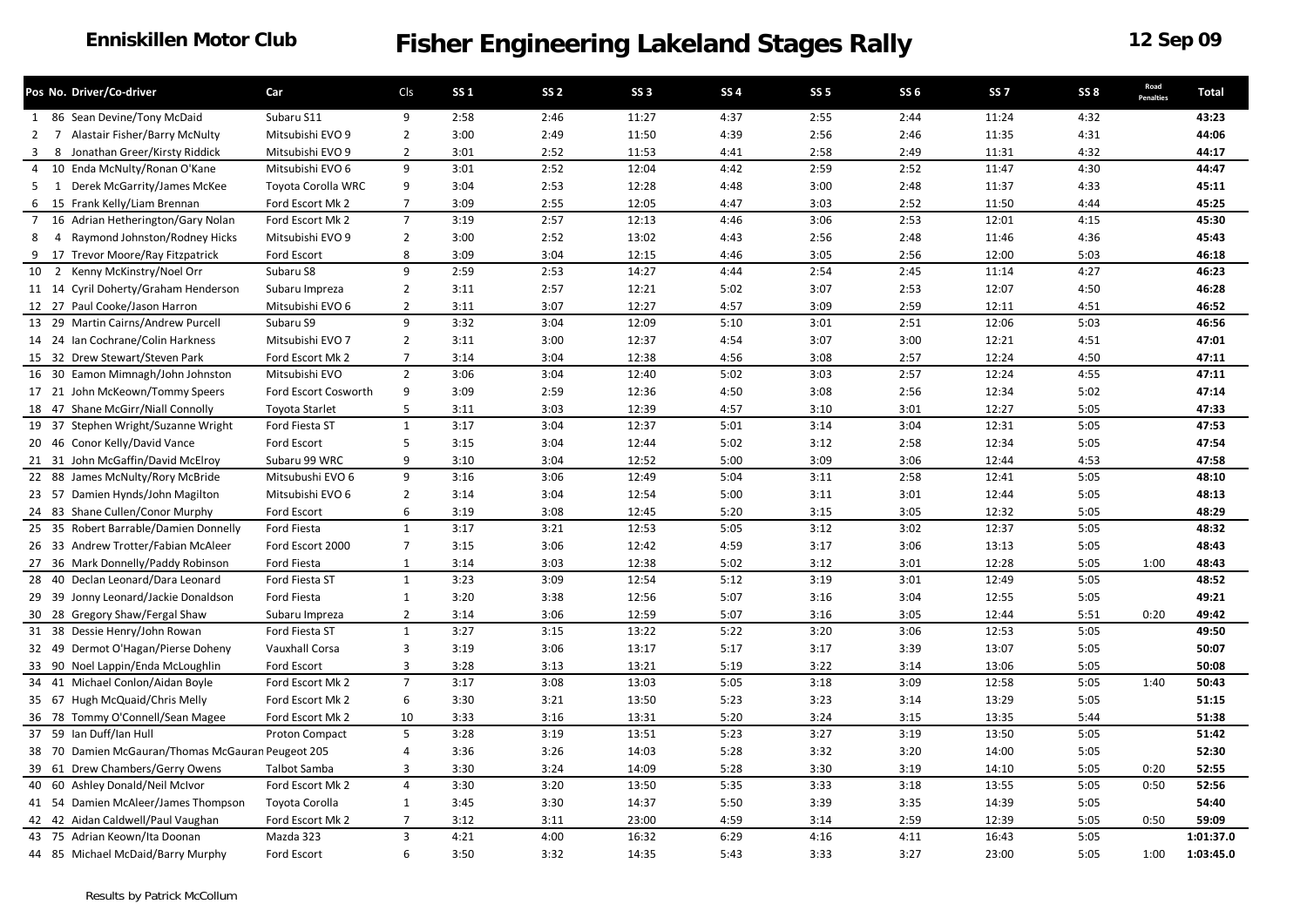#### **Enniskillen Motor Club**

| Pos No. Driver/Co-driver                         | Car                   | CIs            | <b>SS 1</b> | SS <sub>2</sub> | <b>SS 3</b> | <b>SS4</b> | SS <sub>5</sub> | <b>SS 6</b> | SS <sub>7</sub> | SS <sub>8</sub> | Road<br><b>Penalties</b> | Total      |
|--------------------------------------------------|-----------------------|----------------|-------------|-----------------|-------------|------------|-----------------|-------------|-----------------|-----------------|--------------------------|------------|
| 45 76 Roisin Boyd/Wendy Blackledge               | Suzuki Swift          | 3              | 4:09        | 3:52            | 22:52       | 6:26       | 4:14            | 4:00        | 17:20           | 5:05            |                          | 1:07:58.0  |
| 81 Martin McCormack/Caroline McCorma Ford Escort |                       | $\overline{7}$ | 3:14        | 5:00            | 23:00       | 4:59       | 3:11            | 2:57        | 12:11           | 5:05            | 18:20                    | <b>OTL</b> |
| 22 Arthur Kierans/Andrew Greenan                 | Ford Escort Mk 2      | 6              | 3:15        | 3:05            | 12:53       | 5:04       | 3:12            | 3:02        | 12:34           |                 |                          | <b>DNF</b> |
| 5 Stephen Whitford/Jonny Hart                    | Mitsubishi EVO 6      | 9              | 3:00        | 2:51            | 12:02       | 4:44       | 2:59            | 2:45        |                 |                 |                          | <b>DNF</b> |
| 44 Errol Clarke/Neil Doherty                     | Mitsubishi EVO 9      | 9              | 3:04        | 2:55            | 12:08       | 4:47       | 3:02            | 2:50        |                 |                 |                          | <b>DNF</b> |
| 23 Brian McGillin/David Doherty                  | Toyota Corolla        | 8              | 2:58        | 2:52            | 12:05       | 5:18       | 2:55            | 2:46        |                 |                 |                          | <b>DNF</b> |
| 89 Ryan Barrett/Sean Ferris                      | Ford Escort           | 10             | 3:06        | 3:00            | 12:09       | 4:56       | 3:07            | 2:55        |                 |                 |                          | <b>DNF</b> |
| 43 Mervyn Wilson/Richard Gamble                  | Ford Escort Mk 2      | $\overline{4}$ | 3:24        | 3:09            | 13:15       | 5:10       | 3:20            | 3:11        |                 |                 |                          | <b>DNF</b> |
| 71 Dermot McGroary/Darragh Kelly                 | <b>Talbot Sunbeam</b> | 4              | 3:26        | 3:17            | 13:46       | 5:28       | 3:27            | 3:23        |                 |                 |                          | <b>DNF</b> |
| 55 Peter Jennings/Derek Robinson                 | Peugeot 205 Gti       | 4              | 3:36        | 3:26            | 14:16       | 5:37       | 3:34            | 3:24        |                 |                 |                          | <b>DNF</b> |
| 66 Uel Crawford/Colleen Barker                   | Vauxhall Nova         | $\overline{3}$ | 3:37        | 3:36            | 14:25       | 5:41       | 3:32            | 3:20        |                 |                 |                          | <b>DNF</b> |
| 82 Molly Taylor/Stephen Griffith                 | Citroen C2 Funo Auto  | 5              | 3:39        | 3:58            | 14:23       | 5:37       | 3:35            | 3:25        |                 |                 |                          | <b>DNF</b> |
| 72 Uel Montgomery/Darren McClooney               | Vauxhall Astra        | $\mathbf{1}$   | 3:57        | 3:48            | 15:01       | 5:55       | 3:59            | 3:42        |                 |                 |                          | <b>DNF</b> |
| 51 Ronan Campbell / Siobhan Cassidy              | Ford Escort           | 10             | 3:14        | 3:04            | 13:01       | 5:27       | 3:14            |             |                 |                 |                          | <b>DNF</b> |
| 12 Mark Massey/Damian McDermott                  | Mitsubishi EVO 7      | $\overline{2}$ | 3:07        | 5:00            | 12:39       | 4:55       | 3:07            |             |                 |                 | 0:10                     | <b>DNF</b> |
| 19 Paul Britton/Joe Gallagher                    | Subaru                | $\overline{2}$ | 3:12        | 3:04            | 12:51       | 5:07       |                 |             |                 |                 |                          | <b>DNF</b> |
| 26 Gary McElhinney/Jonny Charlesson              | Ford Escort Mk 2      | 6              | 3:17        | 3:11            | 13:10       | 5:15       |                 |             |                 |                 |                          | <b>DNF</b> |
| 69 George Moore/Clive McKee                      | Ford Escort           | 5              | 3:56        | 3:36            | 15:04       | 6:07       |                 |             |                 |                 |                          | <b>DNF</b> |
| 3 Donagh Kelly/Kevin Flanagan                    | Mitsubishi EVO 9      | $\overline{2}$ | 3:03        | 2:52            | 12:15       |            |                 |             |                 |                 |                          | <b>DNF</b> |
| 77 Philip Hunter/Michael Falloon                 | Ford Escort RS        | 10             | 3:09        | 3:00            | 12:29       |            |                 |             |                 |                 |                          | <b>DNF</b> |
| 45 Ashley White/Barry Ferris                     | Vauxhall Astra        | 6              | 3:19        | 3:07            | 12:42       |            |                 |             |                 |                 |                          | <b>DNF</b> |
| 79 Alan Jardine/Jim McSherry                     | Ford Escort 2000      | 10             | 3:22        | 3:13            | 13:21       |            |                 |             |                 |                 |                          | <b>DNF</b> |
| 52 Nigel Simpson/Kevin Lynam                     | Peugeot 206           | 5              | 3:27        | 3:20            | 13:34       |            |                 |             |                 |                 |                          | <b>DNF</b> |
| 68 Kevin Farrell/Kris Farrell                    | Ford Escort           | 6              | 3:35        | 3:18            | 13:47       |            |                 |             |                 |                 |                          | <b>DNF</b> |
| 11 P J Gillespie/Mary O'Kane                     | Mitsubishi EVO        | $\overline{2}$ | 3:10        | 2:52            |             |            |                 |             |                 |                 |                          | <b>DNF</b> |
| 84 Vivian Hamill/Paul Hamill                     | Ford Escort           | 8              | 3:08        | 2:59            |             |            |                 |             |                 |                 |                          | <b>DNF</b> |
| 34 Martin Collins/Stephen O'Neill                | Mitsubishi EVO        | $\overline{2}$ | 3:10        | 2:59            |             |            |                 |             |                 |                 |                          | <b>DNF</b> |
| 48 Fergal McGuinness/Ryan Johnston               | Ford Escort Mk 2      | 5              | 3:14        | 3:02            |             |            |                 |             |                 |                 |                          | <b>DNF</b> |
| 87 Kyle Orr/Marty McGarrity                      | Ford Fiesta           | 1              | 3:14        | 3:05            |             |            |                 |             |                 |                 |                          | <b>DNF</b> |
| 25 Mark Donnelly/Eugene O'Kane                   | Ford Fiesta           | 1              | 3:29        | 3:09            |             |            |                 |             |                 |                 |                          | <b>DNF</b> |
| 80 Gerard Farmer/Alan McNutt                     | Mitsubushi Lancer EVO | $\overline{2}$ | 3:22        | 3:16            |             |            |                 |             |                 |                 |                          | <b>DNF</b> |
| 56 Bryan Jardine/Lloyd Cochrane                  | Ford Escort Mk 2      | 6              | 3:23        | 3:36            |             |            |                 |             |                 |                 |                          | <b>DNF</b> |
| 62 Declan Campbell/Ciaran McAnespy               | Toyota Corolla        | $\mathbf{1}$   | 3:44        | 3:33            |             |            |                 |             |                 |                 |                          | <b>DNF</b> |
| 74 Brendan Beacom/Ciaran Love                    | Mazda 323 RS          | 3              | 3:48        | 3:32            |             |            |                 |             |                 |                 |                          | <b>DNF</b> |
| 64 Shane Timony/Niall Timony                     | Nissan Micra          | 3              | 3:54        | 3:43            |             |            |                 |             |                 |                 |                          | <b>DNF</b> |
| 20 Emma McKinstry/Kenny Hull                     | Subaru S8             | 9              | 3:16        | 4:42            |             |            |                 |             |                 |                 |                          | <b>DNF</b> |
| 73 Peter Cunningham/Jason Gillespie              | Subaru Impreza        | 9              | 3:28        | 5:00            |             |            |                 |             |                 |                 | 4:40                     | <b>DNF</b> |
| 63 Samantha Thom/Loretta Kelly                   | Peugeot 106           | 5              | 3:39        |                 |             |            |                 |             |                 |                 |                          | <b>DNF</b> |
| 9 Matthew Cathcart/Martin Brady                  | Subaru Impreza        | $\overline{2}$ |             |                 |             |            |                 |             |                 |                 |                          | <b>DNF</b> |
| 65 Benny Quinn/Daniel Monaghan                   | Ford Escort           | 6              |             |                 |             |            |                 |             |                 |                 |                          | <b>DNF</b> |
| 18 Paul Barrett/Dermot Colgan                    | Ford Focus            | 8              |             |                 |             |            |                 |             |                 |                 |                          | <b>DNS</b> |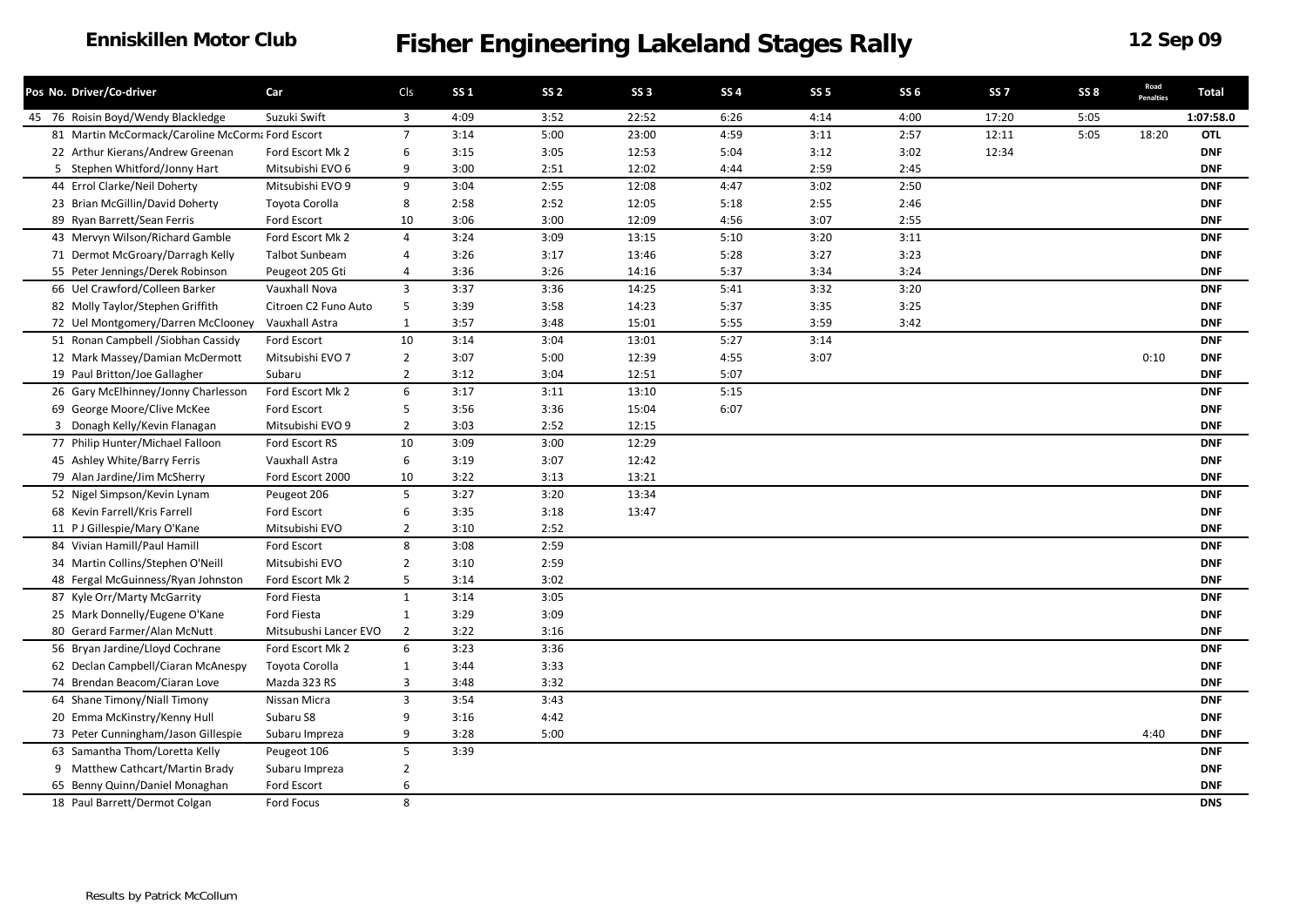|                | Pos No. Driver/Co-driver                                                              | Car                   | Cls            | <b>SS 1</b> | SS <sub>2</sub> | SS <sub>3</sub> | <b>SS4</b> | <b>SS 5</b> | SS <sub>6</sub> | SS <sub>7</sub> | SS <sub>8</sub> | Road<br><b>Penalties</b> | <b>Total</b> |
|----------------|---------------------------------------------------------------------------------------|-----------------------|----------------|-------------|-----------------|-----------------|------------|-------------|-----------------|-----------------|-----------------|--------------------------|--------------|
|                | Group N cars up to and including 2000cc<br>Class 1                                    |                       |                |             |                 |                 |            |             |                 |                 |                 |                          |              |
|                | Stephen Wright/Suzanne Wright<br>1 37                                                 | Ford Fiesta ST        | $\mathbf{1}$   | 3:17        | 3:04            | 12:37           | 5:01       | 3:14        | 3:04            | 12:31           | 5:05            |                          | 47:53        |
| $\overline{2}$ | Robert Barrable/Damien Donnelly<br>- 35                                               | Ford Fiesta           | $\mathbf{1}$   | 3:17        | 3:21            | 12:53           | 5:05       | 3:12        | 3:02            | 12:37           | 5:05            |                          | 48:32        |
| 3              | Mark Donnelly/Paddy Robinson<br>36                                                    | Ford Fiesta           | $\mathbf{1}$   | 3:14        | 3:03            | 12:38           | 5:02       | 3:12        | 3:01            | 12:28           | 5:05            | 1:00                     | 48:43        |
| 4              | Declan Leonard/Dara Leonard<br>40                                                     | Ford Fiesta ST        | $\mathbf{1}$   | 3:23        | 3:09            | 12:54           | 5:12       | 3:19        | 3:01            | 12:49           | 5:05            |                          | 48:52        |
|                | Jonny Leonard/Jackie Donaldson<br>5 39                                                | <b>Ford Fiesta</b>    | $\mathbf{1}$   | 3:20        | 3:38            | 12:56           | 5:07       | 3:16        | 3:04            | 12:55           | 5:05            |                          | 49:21        |
|                | Dessie Henry/John Rowan<br>6 38                                                       | Ford Fiesta ST        | 1              | 3:27        | 3:15            | 13:22           | 5:22       | 3:20        | 3:06            | 12:53           | 5:05            |                          | 49:50        |
| 7              | Damien McAleer/James Thompson<br>-54                                                  | Toyota Corolla        | $\mathbf{1}$   | 3:45        | 3:30            | 14:37           | 5:50       | 3:39        | 3:35            | 14:39           | 5:05            |                          | 54:40        |
|                | 72 Uel Montgomery/Darren McClooney                                                    | Vauxhall Astra        | $\mathbf{1}$   | 3:57        | 3:48            | 15:01           | 5:55       | 3:59        | 3:42            |                 |                 |                          | <b>DNF</b>   |
|                | 87 Kyle Orr/Marty McGarrity                                                           | Ford Fiesta           | $\mathbf{1}$   | 3:14        | 3:05            |                 |            |             |                 |                 |                 |                          | <b>DNF</b>   |
|                | 25 Mark Donnelly/Eugene O'Kane                                                        | <b>Ford Fiesta</b>    | 1              | 3:29        | 3:09            |                 |            |             |                 |                 |                 |                          | <b>DNF</b>   |
|                | 62 Declan Campbell/Ciaran McAnespy                                                    | Toyota Corolla        | 1              | 3:44        | 3:33            |                 |            |             |                 |                 |                 |                          | <b>DNF</b>   |
|                | Group N cars over 2000cc<br>Class 2                                                   |                       |                |             |                 |                 |            |             |                 |                 |                 |                          |              |
|                | Alastair Fisher/Barry McNulty<br>$1 \quad 7$                                          | Mitsubishi EVO 9      | $\overline{2}$ | 3:00        | 2:49            | 11:50           | 4:39       | 2:56        | 2:46            | 11:35           | 4:31            |                          | 44:06        |
| $\overline{2}$ | Jonathan Greer/Kirsty Riddick<br>-8                                                   | Mitsubishi EVO 9      | $\overline{2}$ | 3:01        | 2:52            | 11:53           | 4:41       | 2:58        | 2:49            | 11:31           | 4:32            |                          | 44:17        |
| 3              | Raymond Johnston/Rodney Hicks<br>$\overline{4}$                                       | Mitsubishi EVO 9      | $\overline{2}$ | 3:00        | 2:52            | 13:02           | 4:43       | 2:56        | 2:48            | 11:46           | 4:36            |                          | 45:43        |
| 4              | Cyril Doherty/Graham Henderson<br>14                                                  | Subaru Impreza        | $\overline{2}$ | 3:11        | 2:57            | 12:21           | 5:02       | 3:07        | 2:53            | 12:07           | 4:50            |                          | 46:28        |
|                | Paul Cooke/Jason Harron<br>$5$ 27                                                     | Mitsubishi EVO 6      | $\overline{2}$ | 3:11        | 3:07            | 12:27           | 4:57       | 3:09        | 2:59            | 12:11           | 4:51            |                          | 46:52        |
|                | Ian Cochrane/Colin Harkness<br>6 24                                                   | Mitsubishi EVO 7      | $\overline{2}$ | 3:11        | 3:00            | 12:37           | 4:54       | 3:07        | 3:00            | 12:21           | 4:51            |                          | 47:01        |
|                | Eamon Mimnagh/John Johnston<br>7 30                                                   | Mitsubishi EVO        | $\overline{2}$ | 3:06        | 3:04            | 12:40           | 5:02       | 3:03        | 2:57            | 12:24           | 4:55            |                          | 47:11        |
| 8              | Damien Hynds/John Magilton<br>- 57                                                    | Mitsubishi EVO 6      | $\overline{2}$ | 3:14        | 3:04            | 12:54           | 5:00       | 3:11        | 3:01            | 12:44           | 5:05            |                          | 48:13        |
|                | 9 28<br>Gregory Shaw/Fergal Shaw                                                      | Subaru Impreza        | $\overline{2}$ | 3:14        | 3:06            | 12:59           | 5:07       | 3:16        | 3:05            | 12:44           | 5:51            | 0:20                     | 49:42        |
|                | 12 Mark Massey/Damian McDermott                                                       | Mitsubishi EVO 7      | $\overline{2}$ | 3:07        | 5:00            | 12:39           | 4:55       | 3:07        |                 |                 |                 | 0:10                     | <b>DNF</b>   |
|                | 19 Paul Britton/Joe Gallagher                                                         | Subaru                | $\overline{2}$ | 3:12        | 3:04            | 12:51           | 5:07       |             |                 |                 |                 |                          | <b>DNF</b>   |
|                | 3 Donagh Kelly/Kevin Flanagan                                                         | Mitsubishi EVO 9      | $\overline{2}$ | 3:03        | 2:52            | 12:15           |            |             |                 |                 |                 |                          | <b>DNF</b>   |
|                | 11 PJ Gillespie/Mary O'Kane                                                           | Mitsubishi EVO        | $\overline{2}$ | 3:10        | 2:52            |                 |            |             |                 |                 |                 |                          | <b>DNF</b>   |
|                | 34 Martin Collins/Stephen O'Neill                                                     | Mitsubishi EVO        | $\overline{2}$ | 3:10        | 2:59            |                 |            |             |                 |                 |                 |                          | <b>DNF</b>   |
|                | 80 Gerard Farmer/Alan McNutt                                                          | Mitsubushi Lancer EVO | $\overline{2}$ | 3:22        | 3:16            |                 |            |             |                 |                 |                 |                          | <b>DNF</b>   |
|                | 9 Matthew Cathcart/Martin Brady                                                       | Subaru Impreza        | $\overline{2}$ |             |                 |                 |            |             |                 |                 |                 |                          | <b>DNF</b>   |
| Class 3        | Clubman (Group A and modified) cars up to and including 1450cc - Two-wheel drive only |                       |                |             |                 |                 |            |             |                 |                 |                 |                          |              |
|                | Dermot O'Hagan/Pierse Doheny<br>1 49                                                  | Vauxhall Corsa        | 3              | 3:19        | 3:06            | 13:17           | 5:17       | 3:17        | 3:39            | 13:07           | 5:05            |                          | 50:07        |
|                | Noel Lappin/Enda McLoughlin<br>2 90                                                   | Ford Escort           | 3              | 3:28        | 3:13            | 13:21           | 5:19       | 3:22        | 3:14            | 13:06           | 5:05            |                          | 50:08        |
|                | Drew Chambers/Gerry Owens<br>3 61                                                     | <b>Talbot Samba</b>   | 3              | 3:30        | 3:24            | 14:09           | 5:28       | 3:30        | 3:19            | 14:10           | 5:05            | 0:20                     | 52:55        |
| $\overline{4}$ | Adrian Keown/Ita Doonan<br>75                                                         | Mazda 323             | 3              | 4:21        | 4:00            | 16:32           | 6:29       | 4:16        | 4:11            | 16:43           | 5:05            |                          | 1:01:37.0    |
|                | Roisin Boyd/Wendy Blackledge<br>5 76                                                  | Suzuki Swift          | 3              | 4:09        | 3:52            | 22:52           | 6:26       | 4:14        | 4:00            | 17:20           | 5:05            |                          | 1:07:58.0    |
|                | 66 Uel Crawford/Colleen Barker                                                        | Vauxhall Nova         | 3              | 3:37        | 3:36            | 14:25           | 5:41       | 3:32        | 3:20            |                 |                 |                          | <b>DNF</b>   |
|                | 74 Brendan Beacom/Ciaran Love                                                         | Mazda 323 RS          | 3              | 3:48        | 3:32            |                 |            |             |                 |                 |                 |                          | <b>DNF</b>   |
|                | 64 Shane Timony/Niall Timony                                                          | Nissan Micra          | $\mathbf{3}$   | 3:54        | 3:43            |                 |            |             |                 |                 |                 |                          | <b>DNF</b>   |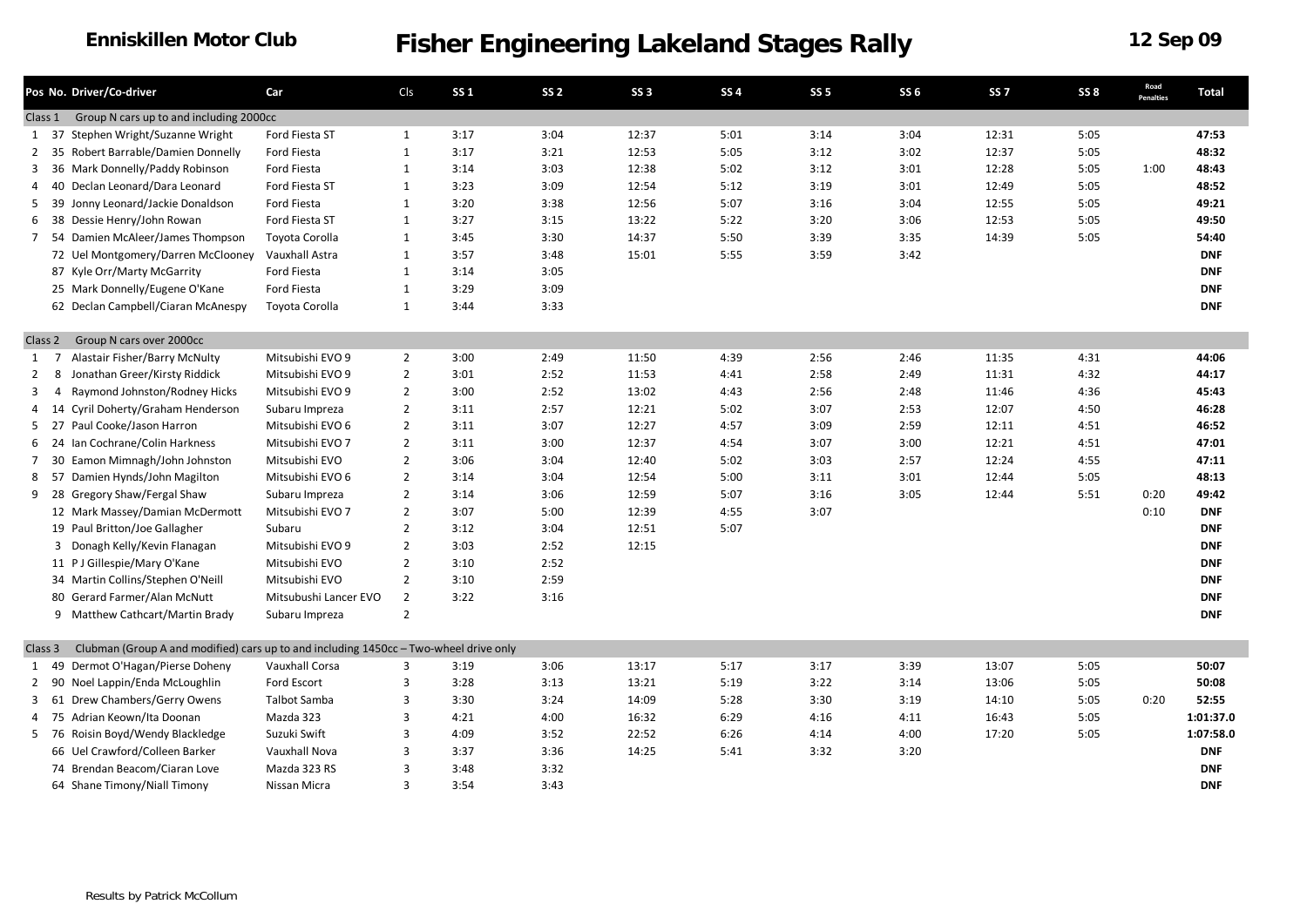### **Enniskillen Motor Club**

|                    |    | Pos No. Driver/Co-driver                                                                                 | Car                   | Cls            | <b>SS1</b> | SS <sub>2</sub> | SS <sub>3</sub> | <b>SS4</b> | SS <sub>5</sub> | <b>SS 6</b> | SS <sub>7</sub> | SS <sub>8</sub> | Road<br>Penalties | <b>Total</b> |
|--------------------|----|----------------------------------------------------------------------------------------------------------|-----------------------|----------------|------------|-----------------|-----------------|------------|-----------------|-------------|-----------------|-----------------|-------------------|--------------|
| Class 4            |    | Clubman (Group A and modified) 1451cc to 1650cc up to two valves per cylinder - Two wheel drive only     |                       |                |            |                 |                 |            |                 |             |                 |                 |                   |              |
| 1 70               |    | Damien McGauran/Thomas McGauran Peugeot 205                                                              |                       | 4              | 3:36       | 3:26            | 14:03           | 5:28       | 3:32            | 3:20        | 14:00           | 5:05            |                   | 52:30        |
|                    |    | 2 60 Ashley Donald/Neil McIvor                                                                           | Ford Escort Mk 2      | 4              | 3:30       | 3:20            | 13:50           | 5:35       | 3:33            | 3:18        | 13:55           | 5:05            | 0:50              | 52:56        |
|                    |    | 43 Mervyn Wilson/Richard Gamble                                                                          | Ford Escort Mk 2      | $\overline{4}$ | 3:24       | 3:09            | 13:15           | 5:10       | 3:20            | 3:11        |                 |                 |                   | <b>DNF</b>   |
|                    |    | 71 Dermot McGroary/Darragh Kelly                                                                         | <b>Talbot Sunbeam</b> | 4              | 3:26       | 3:17            | 13:46           | 5:28       | 3:27            | 3:23        |                 |                 |                   | <b>DNF</b>   |
|                    |    | 55 Peter Jennings/Derek Robinson                                                                         | Peugeot 205 Gti       | $\overline{4}$ | 3:36       | 3:26            | 14:16           | 5:37       | 3:34            | 3:24        |                 |                 |                   | <b>DNF</b>   |
| Class 5            |    | Clubman (Group A and modified) 1451cc to 1650cc more than two valves per cylinder - Two wheel drive only |                       |                |            |                 |                 |            |                 |             |                 |                 |                   |              |
| 1 47               |    | Shane McGirr/Niall Connolly                                                                              | <b>Toyota Starlet</b> | 5              | 3:11       | 3:03            | 12:39           | 4:57       | 3:10            | 3:01        | 12:27           | 5:05            |                   | 47:33        |
| 2 46               |    | Conor Kelly/David Vance                                                                                  | Ford Escort           | 5              | 3:15       | 3:04            | 12:44           | 5:02       | 3:12            | 2:58        | 12:34           | 5:05            |                   | 47:54        |
|                    |    | 3 59 Ian Duff/Ian Hull                                                                                   | Proton Compact        | 5              | 3:28       | 3:19            | 13:51           | 5:23       | 3:27            | 3:19        | 13:50           | 5:05            |                   | 51:42        |
|                    |    | 82 Molly Taylor/Stephen Griffith                                                                         | Citroen C2 Funo Auto  | 5              | 3:39       | 3:58            | 14:23           | 5:37       | 3:35            | 3:25        |                 |                 |                   | <b>DNF</b>   |
|                    |    | 69 George Moore/Clive McKee                                                                              | Ford Escort           | 5              | 3:56       | 3:36            | 15:04           | 6:07       |                 |             |                 |                 |                   | <b>DNF</b>   |
|                    |    | 52 Nigel Simpson/Kevin Lynam                                                                             | Peugeot 206           | 5              | 3:27       | 3:20            | 13:34           |            |                 |             |                 |                 |                   | <b>DNF</b>   |
|                    |    | 48 Fergal McGuinness/Ryan Johnston                                                                       | Ford Escort Mk 2      | 5              | 3:14       | 3:02            |                 |            |                 |             |                 |                 |                   | <b>DNF</b>   |
|                    |    | 63 Samantha Thom/Loretta Kelly                                                                           | Peugeot 106           | 5              | 3:39       |                 |                 |            |                 |             |                 |                 |                   | <b>DNF</b>   |
|                    |    |                                                                                                          |                       |                |            |                 |                 |            |                 |             |                 |                 |                   |              |
| Class 6            |    | Clubman (Group A and modified) 1651cc to 2100cc up to two valves per cylinder - Two wheel drive only     |                       |                |            |                 |                 |            |                 |             |                 |                 |                   |              |
| 1 83               |    | Shane Cullen/Conor Murphy                                                                                | Ford Escort           | 6              | 3:19       | 3:08            | 12:45           | 5:20       | 3:15            | 3:05        | 12:32           | 5:05            |                   | 48:29        |
| 2                  | 67 | Hugh McQuaid/Chris Melly                                                                                 | Ford Escort Mk 2      | 6              | 3:30       | 3:21            | 13:50           | 5:23       | 3:23            | 3:14        | 13:29           | 5:05            |                   | 51:15        |
|                    |    | 3 85 Michael McDaid/Barry Murphy                                                                         | Ford Escort           | 6              | 3:50       | 3:32            | 14:35           | 5:43       | 3:33            | 3:27        | 23:00           | 5:05            | 1:00              | 1:03:45.0    |
|                    |    | 22 Arthur Kierans/Andrew Greenan                                                                         | Ford Escort Mk 2      | 6              | 3:15       | 3:05            | 12:53           | 5:04       | 3:12            | 3:02        | 12:34           |                 |                   | <b>DNF</b>   |
|                    |    | 26 Gary McElhinney/Jonny Charlesson                                                                      | Ford Escort Mk 2      | 6              | 3:17       | 3:11            | 13:10           | 5:15       |                 |             |                 |                 |                   | <b>DNF</b>   |
|                    |    | 45 Ashley White/Barry Ferris                                                                             | Vauxhall Astra        | 6              | 3:19       | 3:07            | 12:42           |            |                 |             |                 |                 |                   | <b>DNF</b>   |
|                    |    | 68 Kevin Farrell/Kris Farrell                                                                            | Ford Escort           | 6              | 3:35       | 3:18            | 13:47           |            |                 |             |                 |                 |                   | <b>DNF</b>   |
|                    |    | 56 Bryan Jardine/Lloyd Cochrane                                                                          | Ford Escort Mk 2      | 6              | 3:23       | 3:36            |                 |            |                 |             |                 |                 |                   | <b>DNF</b>   |
|                    |    | 65 Benny Quinn/Daniel Monaghan                                                                           | Ford Escort           | 6              |            |                 |                 |            |                 |             |                 |                 |                   | <b>DNF</b>   |
| Class <sub>7</sub> |    | Clubman (Group A and modified) 1651cc to 2100cc more than two valves per cylinder - Two wheel drive only |                       |                |            |                 |                 |            |                 |             |                 |                 |                   |              |
|                    |    | 1 15 Frank Kelly/Liam Brennan                                                                            | Ford Escort Mk 2      | $\overline{7}$ | 3:09       | 2:55            | 12:05           | 4:47       | 3:03            | 2:52        | 11:50           | 4:44            |                   | 45:25        |
| 2 16               |    | Adrian Hetherington/Gary Nolan                                                                           | Ford Escort Mk 2      | $\overline{7}$ | 3:19       | 2:57            | 12:13           | 4:46       | 3:06            | 2:53        | 12:01           | 4:15            |                   | 45:30        |
| 3 32               |    | Drew Stewart/Steven Park                                                                                 | Ford Escort Mk 2      | $\overline{7}$ | 3:14       | 3:04            | 12:38           | 4:56       | 3:08            | 2:57        | 12:24           | 4:50            |                   | 47:11        |
| 4                  | 33 | Andrew Trotter/Fabian McAleer                                                                            | Ford Escort 2000      | $\overline{7}$ | 3:15       | 3:06            | 12:42           | 4:59       | 3:17            | 3:06        | 13:13           | 5:05            |                   | 48:43        |
| 5                  | 41 | Michael Conlon/Aidan Boyle                                                                               | Ford Escort Mk 2      | $\overline{7}$ | 3:17       | 3:08            | 13:03           | 5:05       | 3:18            | 3:09        | 12:58           | 5:05            | 1:40              | 50:43        |
|                    |    | 6 42 Aidan Caldwell/Paul Vaughan                                                                         | Ford Escort Mk 2      | $\overline{7}$ | 3:12       | 3:11            | 23:00           | 4:59       | 3:14            | 2:59        | 12:39           | 5:05            | 0:50              | 59:09        |
|                    |    | 81 Martin McCormack/Caroline McCorma Ford Escort                                                         |                       | $\overline{7}$ | 3:14       | 5:00            | 23:00           | 4:59       | 3:11            | 2:57        | 12:11           | 5:05            | 18:20             | <b>OTL</b>   |
|                    |    |                                                                                                          |                       |                |            |                 |                 |            |                 |             |                 |                 |                   |              |
| Class 8            |    | Clubman cars over 2100cc - Two wheel drive only                                                          |                       |                |            |                 |                 |            |                 |             |                 |                 |                   |              |
|                    |    | 1 17 Trevor Moore/Ray Fitzpatrick                                                                        | Ford Escort           | 8              | 3:09       | 3:04            | 12:15           | 4:46       | 3:05            | 2:56        | 12:00           | 5:03            |                   | 46:18        |
|                    |    | 23 Brian McGillin/David Doherty                                                                          | Toyota Corolla        | 8              | 2:58       | 2:52            | 12:05           | 5:18       | 2:55            | 2:46        |                 |                 |                   | <b>DNF</b>   |
|                    |    | 84 Vivian Hamill/Paul Hamill                                                                             | Ford Escort           | 8              | 3:08       | 2:59            |                 |            |                 |             |                 |                 |                   | <b>DNF</b>   |
|                    |    | 18 Paul Barrett/Dermot Colgan                                                                            | <b>Ford Focus</b>     | 8              |            |                 |                 |            |                 |             |                 |                 |                   | <b>DNS</b>   |